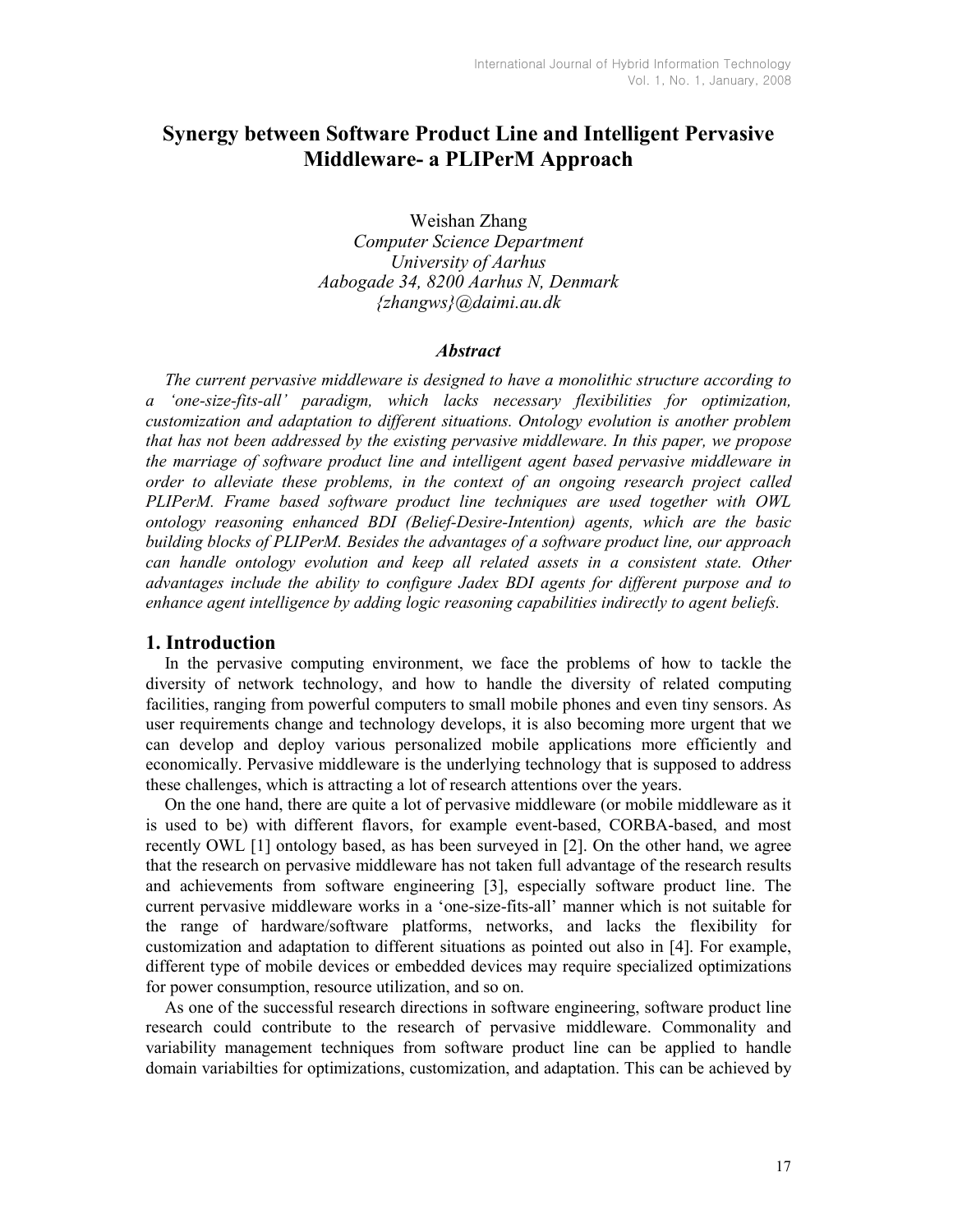a pervasive middleware product line, and different members target different platforms and/or different purposes for different application domain.

In this paper, we present our approach to combine the software product line techniques with the intelligent pervasive middleware, in the context of an ongoing research project called PLIPerM (Product Line enabled Intelligent Pervasive Middleware). In PLIPerM, we are applying product line based ontology management and processing mechanisms in order to handle ontology evolution and to keep all affected artifacts in a consistent state. We use enhanced BDI agents [5] as our basic building block for the pervasive middleware, where OWL ontology logic reasoning will add indirect facts to the belief sets of the agents. Initially we are using Frame concepts and techniques [6] as our product line technology, and in most situations we use its XML-based implementation called XVCL (XML based Variant Configuration Language) [7] across both J2SE and J2ME platform.

In XVCL, meta-variables and meta-expressions are the basic means for parameterization. Meta-variables have global scope in a specific branch of a tree formed by meta-components and their values are propagated across the lower meta-components, which can chain together modifications of multiple components (at multiple break points) related to variant features of a considered domain. With the 'same-as-except' and 'composition with adaptation' concept behind the scene, XVCL provides a powerful template mechanism to deal with the adaptation and configuration problems. The  $\langle \text{adapt} \rangle$  command could include other components adaptively together with  $\langle$ insert-before> $\langle$  $\langle$ insert> $\rangle$  $\langle$ insert-after> and  $\langle$ break>. <select>/<option>/<otherwise> and <ifdef>/<ifndef> provide the control flexibility for options. For details on the philosophy behind Frame and XVCL, and how XVCL works, please refer to [7].

The rest of the paper is structured as follows: in Section 2 we briefly discuss the related pervasive middleware researches and point out some shortcomings with the current pervasive middleware; followed is the section to present an overview of PLIPerM. In Section 4 and Section 5 we demonstrate how to handle ontology evolution with the product line based approach using examples of instance changes and concept changes. BDI agent configurations based on product line techniques are illustrated with examples in Section 6. Conclusions and future work end the paper.

# 2. Related work

 There exist some mobile-agent-based pervasive middleware, such as SOMA (Secure and Open Mobile Agent) [8], ACAI (Agent-based Context-Aware Infrastructure) [9] and SOCAM (Service-oriented Context-Aware Middleware) [10]. SOMA uses CORBA to interact with other mobile objects relying on a central server. CORBA is based on a client-server model of interaction which is not well suited to the more peer-to-peer world in pervasive computing. ACAI is based on the ontology context model, but there is no service adaptation mechanism, and user-centered contexts are not taken into consideration in its context models. SOCAM has a distributed structure but the context is stored centrally. Its implementation is based on RMI which is not available for J2ME/CLDC-enabled mobile devices. None of these middleware is utilizing the practical reasoning mechanism provided by BDI agents, and software product line techniques neither.

As stated in [4], it is not possible to build a middleware fulfilling all the requirements of different applications and being economical in terms of resource consumption at the same time. Therefore an Aspect Oriented Programming (AOP) based product line approach was proposed to build application specific middleware.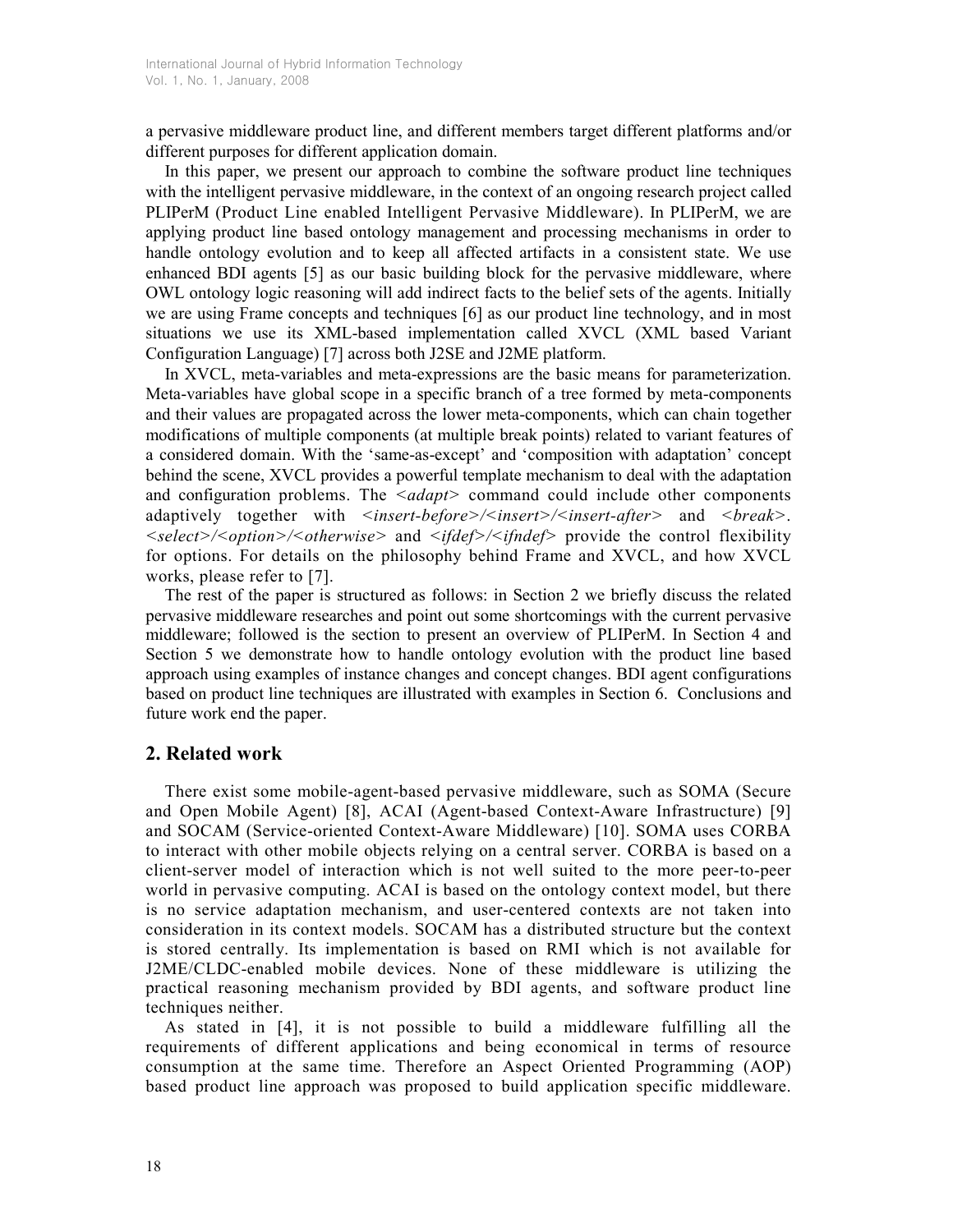Dynamic aspect weaver was used to realize runtime configuration [4] where the idea of a product family is used to configure the middleware for specific purpose. According to our experience and also as mentioned in [4], dynamic AOP will result in considerable performance overhead. In our opinion, AOP itself is not a very good product line technology as explored in our former work [11]. At present stage, dynamic AOP will be too heavy weight to be suitable to pervasive computing.

Similar ideas to combine the software engineering and distributed computing principles were proposed in [3], where Mixin layer approach was explored as a ubiquitous middleware product line implementation technology. Configurability, reusability and extensibility of ubiquitous middleware could benefit from the software product line architecture. In the mean time, it should be noted that it is not always possible to implement a feature as a single mixin layer. Such kind of product line technology in programming language level only is not sufficient enough to handle different kind assets for a middleware product line, e.g. OWL ontologies used for context modeling. It is really hard for mixin to handle those high level variabilites, such as necessary configuration for different mobile agent platforms when software agent is applied to build pervasive middleware.

 MobCon [12] can also be considered as a product line based middleware. It can handle variability in technical concerns such as data persistence, screen management, and session management with a container abstraction. However, there is no mention of how to handle other kinds of variants, and it is hard to trace the variant effects across software assets. MobCon is restricted in its application with MIDP [13]. As for the intelligence, MobCon is really weak with respect to the needed intelligence for personalized service in user-centered pervasive computing.

 Take into the surveyed results in [2], a number of problems with the current pervasive middleware can be identified:

- Monolithic structure using the 'one size fits all' paradigm is not suitable for the range of hardware, software platforms, available services, networks, etc. in the pervasive computing environment, where specialized optimization and customization may be required for specific situations.
- The existing ontology-based pervasive middleware, did not address how to handle ontology evolution [14], which results from the timely adaptation of an ontology to changes and the consistent propagation of these changes to dependent artifacts. And at the same time, the ontology reasoning capabilities are not fully utilized by the existing pervasive middleware.
- Weak intelligence. The existing agent-based pervasive middleware is using agent for code mobility mainly, not fully exploring the BDI agent capabilities, and not much intelligence is built into the used agents. To make the pervasive middleware practical in user-centric scenarios, practical intelligence is required for the supporting of various decisions.

# 3. An overview of PLIPerM

#### 3.1 Application of software product line to pervasive middleware

In the context of PLIPerM, software product line can provide the following benefits:

• Helping in the management and aggregation of context ontologies, and further more to facilitate the handling of ontology evolution.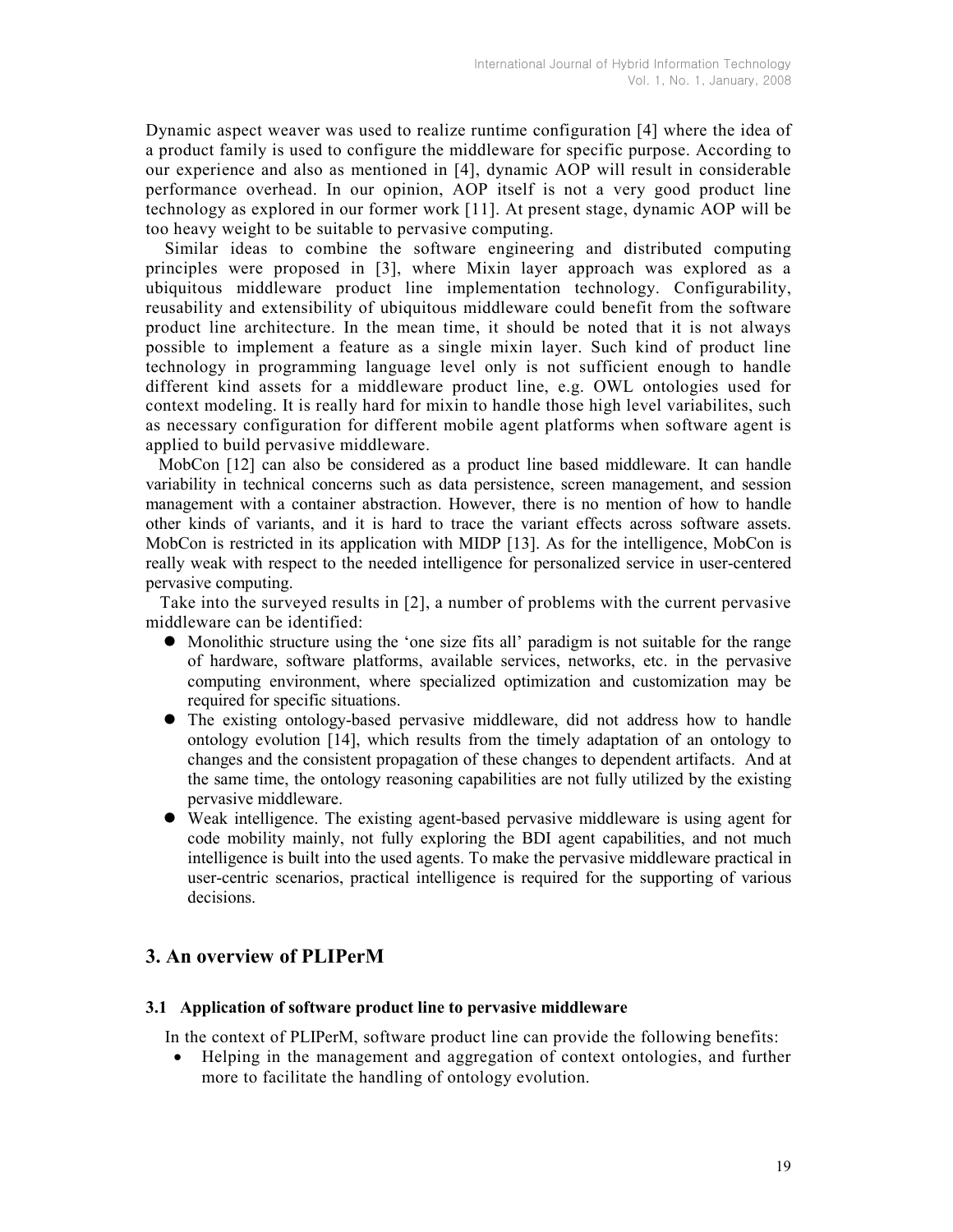- Helping in the management of PLIPerM components for changes, and hence to facilitate the handling of middleware component evolution.
- Providing opportunities and capabilities for specialized optimizations, customization and adaptation to different situations and domains.

The idea in PLIPerM is as follows: starting from the context modeling, we manage the underlying context knowledge using the techniques of how commonalities and variabilities are handled in a product line, an approach whose feasibility is demonstrated in the previous work [15]. Using this knowledge we build a pervasive middleware product line, in which specialized optimizations and designs could be dedicated to different properties of the underlying hardware and software platforms, networks, contexts etc. in the way shown in [16]. All of these will be implemented based on the service oriented architecture (SOA), as the system should be able to connect with outside service providers. Customizations and configurations will be conducted as early as possible before the middleware executes, as run-time configuration usually involves higher overhead. This is the main reason for us to choose a construction time configuration technology such as XVCL.

 There are several other reasons for choosing XVCL as the underlying software product line technology.

- Frame based ontology management and aggregation mechanism can run across both J2SE and J2ME, which makes it suitable for the computing capabilities in pervasive computing environment.
- XVCL has highly flexible template capabilities acting as a meta-ontology management and aggregation mechanism, which makes XVCL an ideal solution for handling ontology evolutions.
- Ontology evolution is far more than the management of ontology itself, changes to other artifacts must be handled in a unified way in order to keep all artifacts in synchronization. Frame based mechanisms could help to achieve these goals.

## 3.1 Enhancing the intelligence of a BDI agent

PLIPerM focuses on the user-centered application scenarios where a user plays a central role and intelligence is vital for the usability of services. BDI agent is chosen as a basic component in PLIPerM based on the Jadex [17] platform. But Jadex BDI agent itself is not enough to provide with necessary intelligence to support the user-centric idea in PLIPerM. Some of the context information, such as the hobby sharing information, is not encoded in agent beliefs as usually it is not known in advance.

On the other hand, theoretical reasoning can be very useful for reasoning about classification and can be used to derive new information that is not superficial. So the integration of OWL reasoning to provide implicit facts for BDI agents has big potential to make smarter decisions and provide better service. Therefore in PLIPerM, an OWL ontology reasoning enhanced BDI agent is proposed where details are shown in [20]. Context ontologies reasoning results can be used to extend the agent beliefs which do not exist or cannot easily be obtained without the ontology reasoning.

 In PLIPerM, the existing reasoning capabilities of OWL will be utilized. This reasoning process could be simplified as the following formula,  $CO=R(O)$  where CO stands for the results of classification and query used during reasoning, R stands for the actual process of Tbox and Abox reasoning, O stands for the OWL ontology sets used for the current reasoning. After OWL reasoning, there may involves the changes of agent state, e.g. new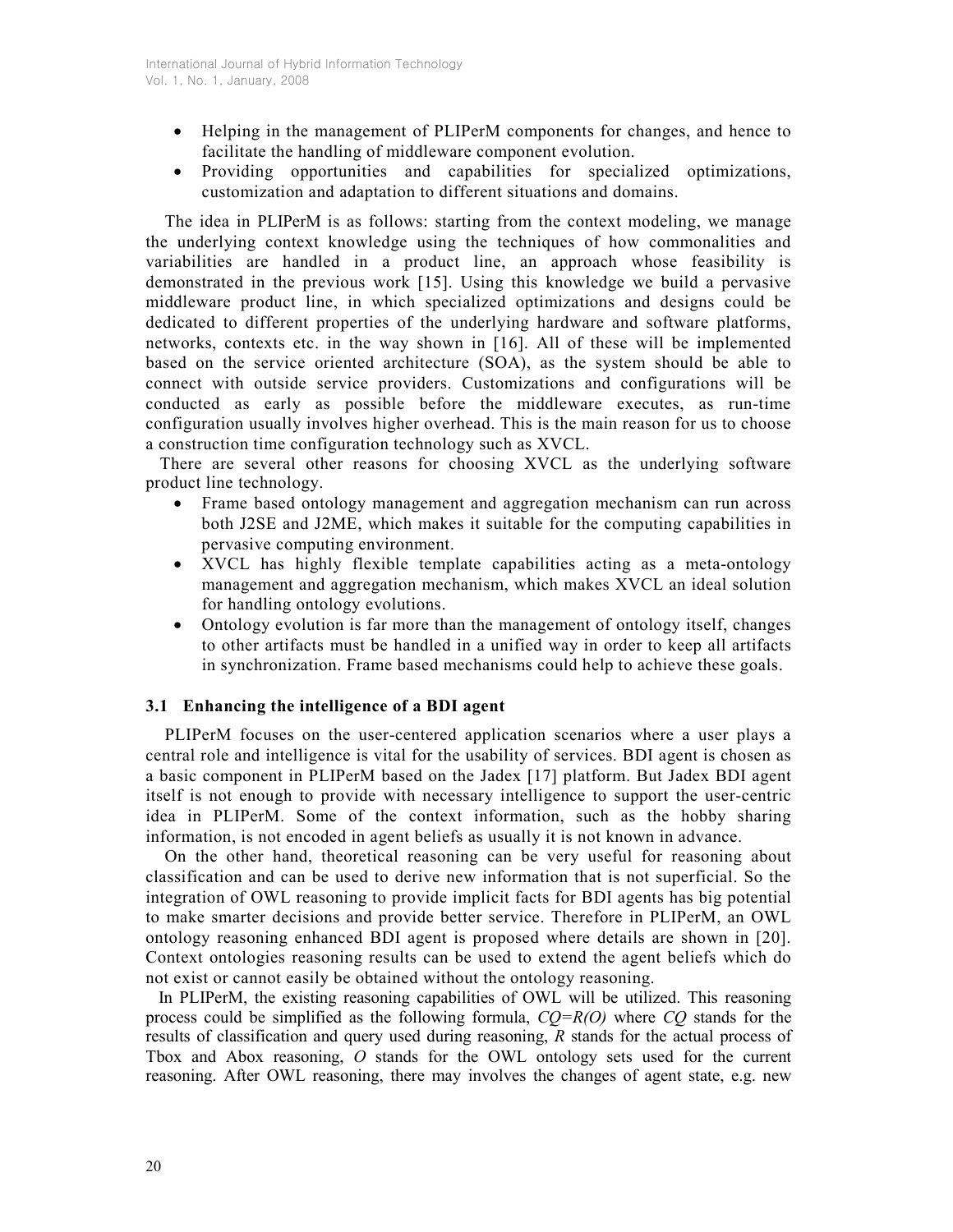beliefs obtained. Therefore, according to [21], a new belief update action  $\alpha_{ub}$  :  $\alpha_{ub}$ =(UpdateBelief, B, B, B, A t) can be defined, the action type is UpdateBelief,  $\beta$  is the parameter for belief,  $\triangle t$  is the interval for updating, B is the original belief,  $B' = F(CQ)$  is new beliefs after formatting the reasoning results CQ. Therefore it is theoretically feasible to combine the ontology reasoning with BDI reasoning in the context of Jadex platform.

The way to combine the power of practical reasoning and theoretical reasoning in PLIPerM is shown in Figure 1 (the lower part). RacerPro [22] is used as the main reasoning tool because of its maturity and special features for context-aware computing, for example the built-in capabilities of reasoning on region relationships. Ontology reasoning is conducted with a RacerPro server via HTTP protocol.



Figure 1. Working flows of PLIPerM

The main components in PLIPerM are Frame based Ontology-Java Processing (FOJP) components. The main functionalities include:

- Bridging the world of OWL ontology and java software agents. It uses the advanced template mechanism of Frame technology to map the concepts and properties in OWL to the related Java class and attributes.
- Management of ontologies and handling of ontology evolution. This will help to keep all ontologies in consistent state.
- Managing the update of agent definitions, including the agent belief, goals, actions and plans. The corresponding java class implementing agent plans may also need to be updated.

 In the followed sections, we will demonstrate how to use software product line techniques to handle ontology evolutions, and also to configure PLIPerM agents for different purposes.

# 4. Product line based ontology evolution handling in PLIPerM

A complete ontology contains every piece of knowledge to be used for all application scenarios, which represents all variants in the domain. It can be huge (for example a Food ontology used in health care scenarios, can reach the size of 3M bytes itself) and keeps evolving. In reality, not all devices will have space to store all the information in the ontology, and not all applications necessarily need all the information. Only parts of the ontologies may be used for different application scenarios and/or different devices.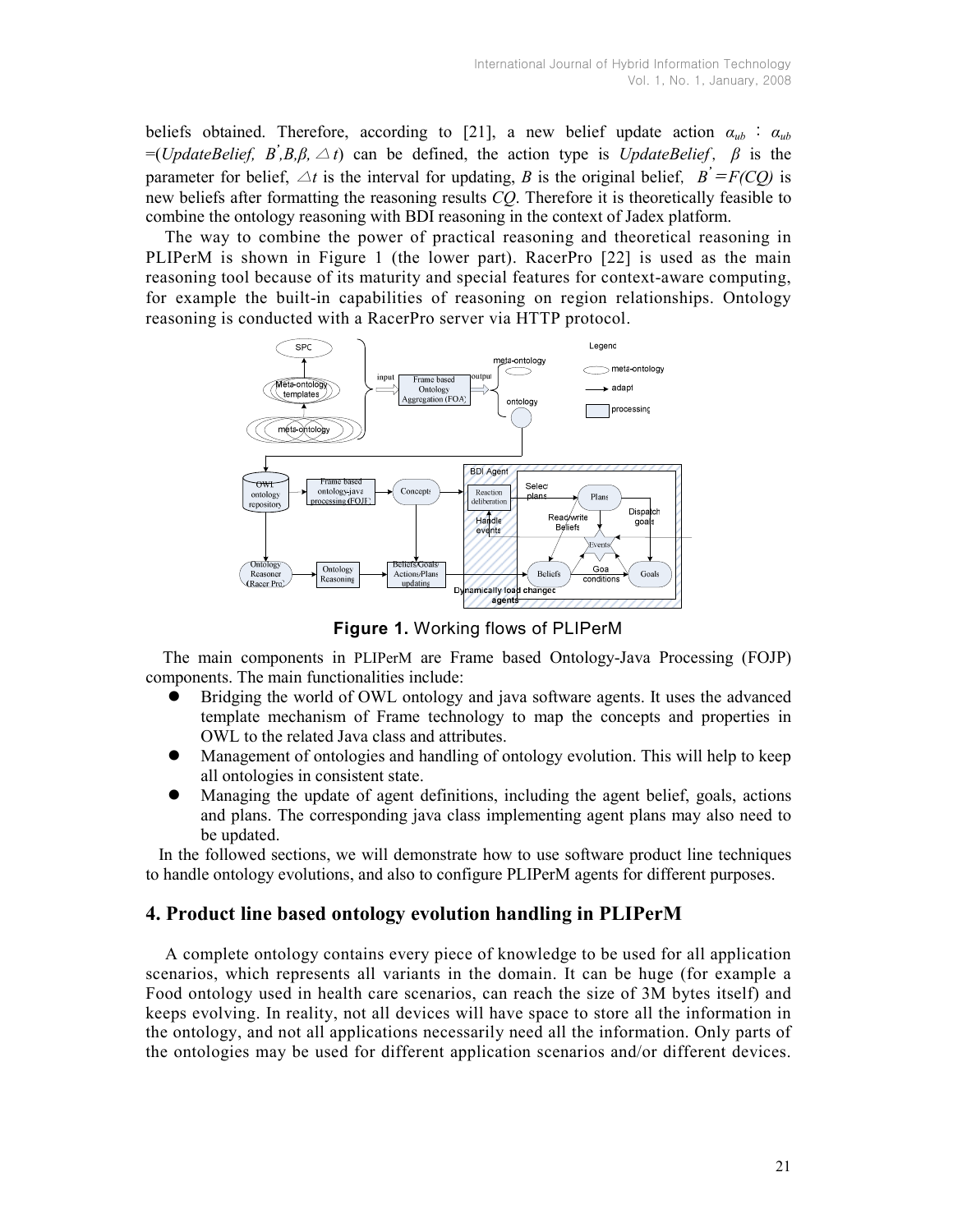Therefore an appropriate subset of a complete ontology for a specific situation is enough for resource-constrained devices in pervasive computing environment.

The basic idea applied in PLIPerM is to apply the software product line idea to separate the ontology into parts that usually remains stable, and other parts that change more often. That is to say, a smaller granularity of usable part of a ontology than a complete ontology is used, which is called a meta-ontology, as the basic elements for managing ontologies. Take the person ontology as an example, the background profile is relatively stable and is considered as one meta-ontology for management; but the mood usually changes more often as a person can be in different moods for different events. Similarly, the research profile is a variant part as publications built up and research projects come and go. These different fragments of a complete ontology are the starting points for the creation of meta-ontologies.

 In PLIPerM, a meta-ontology is defined as a fragment of OWL code instrumented with XVCL commands, and we use the XVCL namespace  $\langle xvc \cdot | z \rangle$  to differentiate XVCL commands from other XML tags. Different meta-ontologies can be distributed on different site according to the device resources, quality of service, application scenarios, and so on. When needed, especially when conduct ontology reasoning, different parts of an ontology (in the form of meta-ontology) are synthesized to form a complete one, or partially complete one. This could be conducted via HTTP protocol using Frame based aggregation components, which is available both on J2SE and J2ME platform. On J2ME, KXML [23] based Frame processing components are used.

Based on the product line ideas, we analyzed the developed ontology in order to obtain the common part that is relatively stable and variant part that is usually changing. The structure of ontologies used in PLIPerM showing stable and variant parts is depicted in Figure 2.



Figure 2. Ontologies structure showing stable and variant parts

 Ontology evolutions can affect not only ontology itself, but also the dependent artefacts. The product line based ontology evolution handling process in PLIPerM is shown in Figure 3. To make the handling of ontology evolution easier, all artefacts in PLIPerM are in the meta-level as shown later.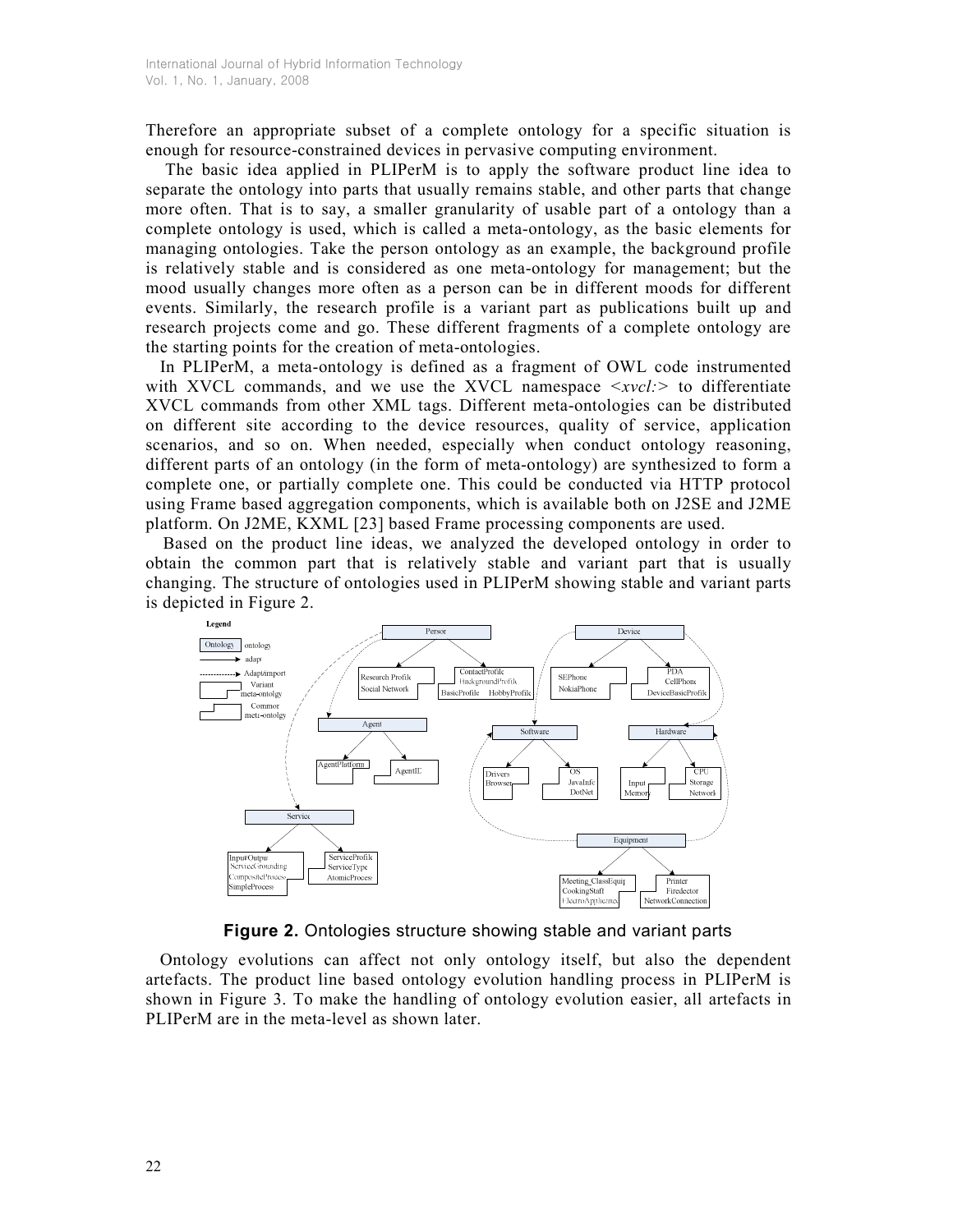

Figure 3. Product line based ontology evolution handling in PLIPerM

 After the development of context ontologies and other components for PLIPerM, we then position all these artifacts by adding variation points for the incorporation of possible ontology changes. The positioning for ontology evolution process involves two parallel tasks, namely development of meta-ontologies and development of other metaartifacts for PLIPerM including code components. For every task, there involves the adding customization slot (variation point) into the meta-artifact using XVCL commands. In reality this process is incremental and iterative in nature in order to make the meta-artifacts more adaptable for ontology evolution.

 Then we can utilize the Frame based ontology aggregation and processing components (FOA and FOJP as show in Figure 1) to process the related meta-artifacts when there are ontology evolutions. There are three steps involved in this process. First, the related meta-ontologies will be updated and synthesized based on the specification of needed changes for resolving the ontology evolution by the FOA components; then ontology reasoning tool Racerpro will be invoked to conduct related reasoning in order to get new or updated information from the ontology changes; after that all other dependent meta-artifacts will be updated and synthesized accordingly in response to the ontology changes and also the new or updated reasoning results, i.e. FOJP will propagate these changes to the corresponding Java classes, agent definition files, etc.

 At this stage, all artifacts including meta-artifacts are up-to-date. The new or updated components are then parsed if needed, and now they are ready to be loaded dynamically with the dynamic model provided by Jadex[17] [24].

# 5. Examples of ontology evolution handling in PLIPerM

 In PLIPerM, we manage all artefacts in the meta-level, i. e. meta-artefact is the basic building block, in order to facilitate the management of ontology evolution and other evolution changes. This is supported by XVCL working on any textual artefact. For example, an ADF (Agent Definition File) can be incorporated with XVCL customization slots.

 Figure 4 is an ADF for a person agent named 'Weishan'. Beliefs, goals and plans are first class objects in a JadeX agent, which are modeled with XML tags. Java code is used for the implementation of agent actions for the Plan.

```
<agent xmlns="http://jadex.sourceforge.net/jadex" name="Weishan_agent" package="plimm">
   ..…. 
<beliefs> 
   <beliefset name="busyTime" class="String"> 
    <fact>"Nov 6, 2006 3:00 pm to Nov 6, 2006 5:00 pm"</fact> 
   </beliefset>
```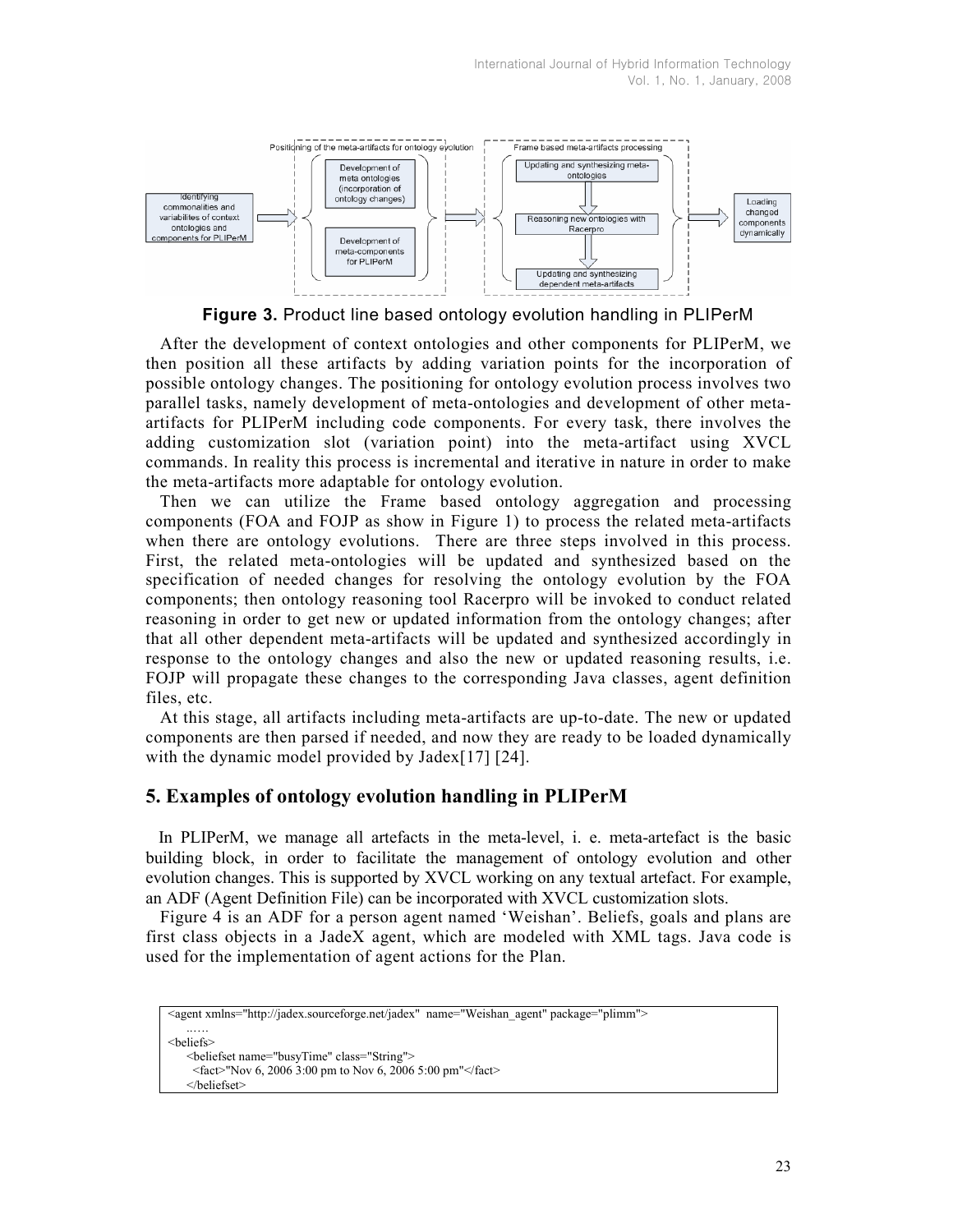| <br>beliefset name="hobbySports" class="String"> <fact> "tableTennis"</fact>                          |
|-------------------------------------------------------------------------------------------------------|
| <br>beliefset name="hobbySportsSharing" class="String"> <fact>Soe Maya</fact>                         |
| $<$ goals $>$                                                                                         |
| <achievegoal name="proposeAppointment" recur="true" recurdelay="1"></achievegoal>                     |
| <parameter class="Appointment" name="appointment"></parameter>                                        |
| <br>bindingoptions>\$beliefbase.initial appointments                                                  |
| <creationcondition> \$beliefbase.initial appointments!=null</creationcondition>                       |
| <targetcondition>Appointment.DONE.equals(\$goal.appointment.getState())</targetcondition>             |
| $\le$ /achievegoal>                                                                                   |
| .                                                                                                     |
| $\langle$ goals>                                                                                      |
| $<$ plans $>$                                                                                         |
| $\leq$ plan name="proposeAppointmentPlan"> $\leq$ body>new MakeAppointmentProposalPlan() $\leq$ body> |
| $<$ /plan $>$                                                                                         |
| .                                                                                                     |
| $\langle$ /plans                                                                                      |
| $\langle$ agent $\rangle$                                                                             |

## Figure 4. BDI Agent definition of a person

 Customization slots are added to the agent definition in order to accommodate evolutionary customization as shown in Figure 5. New beliefs, goals and plans could be inserted to the agent definition into the corresponding  $\langle break \rangle$  points using  $\langle insert \rangle / \langle insert \rangle$ before>/<insert-after>. This agent definition will be further refined later.



Figure 5. Meta-ADF for a BDI Agent

## 5.1 Examples of instance changes

 As an example, Weishan attended a very interesting presentation during a conference, sharing some ideas very relevant to his research project. He had a fruitful talk with the author named Paul during the coffee break and they decided to collaborate with each other on Weishan's project. Now Weishan and Paul both would update their information on their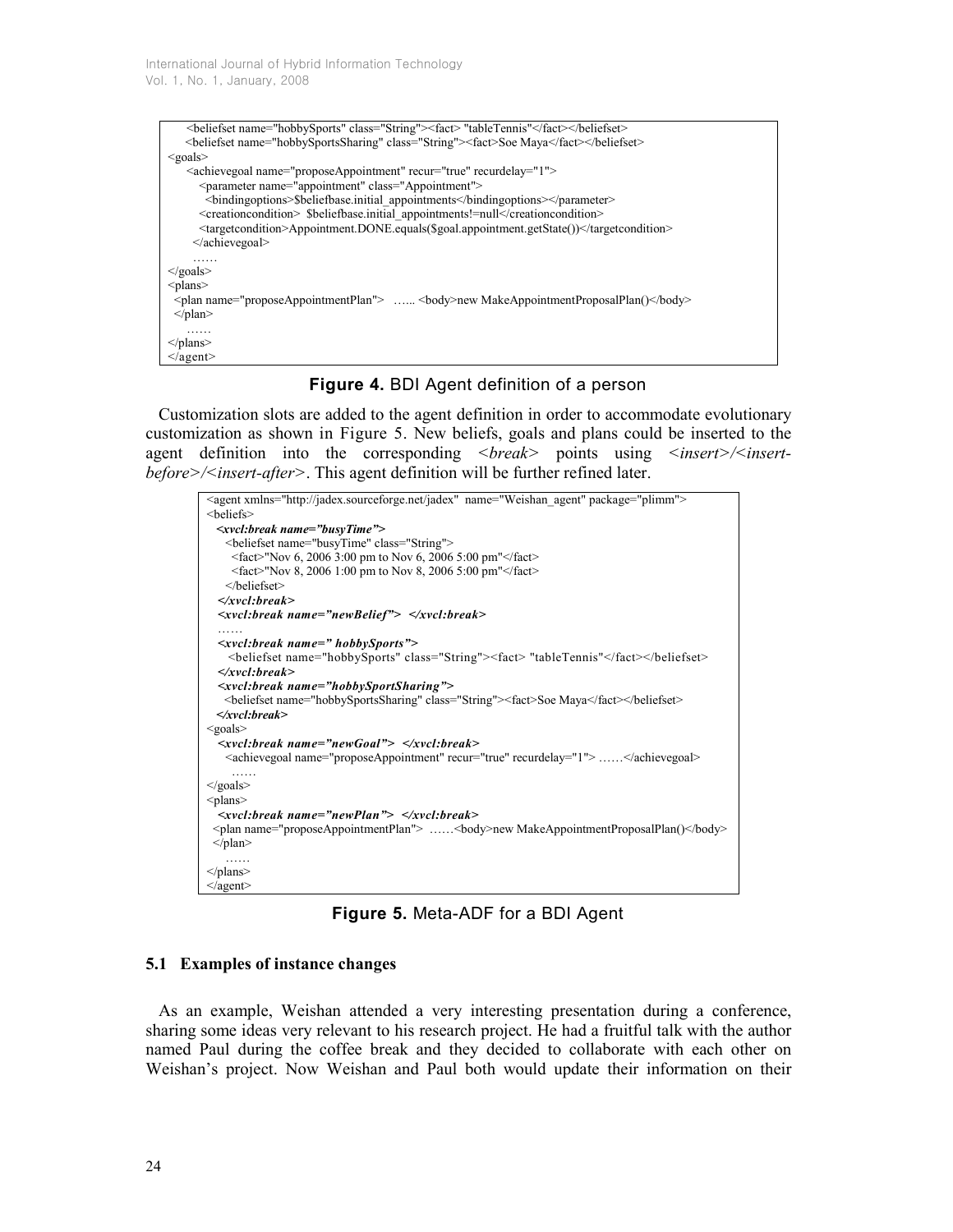collaborators in the corresponding meta-ontologies (named Weishan.xvcl and Paul.xvcl, built from Person ontology). This is shown in Figure 6. At the same time, their own person agent definition will be updated as well if there is collaborator information in ADFs.



# Figure 6. Handling instance change-case 1

 Suppose 'Weishan' changed his address and moved to another city, then this would trigger a Jadex maintenance goal to re-evaluate the sharing hobby information using RacerPro. The returned reasoning results will be parsed and used to update the agent definition for 'Weishan' as shown in Figure 7. The new facts will be propagated and added to the belief base in all the related ADFs who share the same hobby in a similar way.



Figure 7. Handling instance changes-case 2

## 5.3 Examples of concept changes

 Ontology evolutions involving concept changes will definitely affect ontology itself, and may affect any part of goals, plans and beliefs of an agent. For example, suppose the Person ontology did not model 'Mood' information and we later found that it is essential. Then the Person ontology has to be updated and the person agent including beliefs, plans, goals and actions (for example to show what kind music a person would like to listen to with respect to the mood he is in).

The updating of agent definitions is shown in the left part of Figure 8. We update the agent definition by  $\langle xvc \cdot l: insert \rangle$ ing the related mood and music beliefs, song playing goal and plan into the corresponding  $\langle break \rangle$  points. At the same time, the Person ontology should be updated. To achieve this, we would also use <xvcl:adapt>/<xvcl:insert> to insert the 'mood' concept class and related properties, instances to the person meta-ontology as shown in the upper right part of Figure 8. The java class implementing the playing song actions (shown in the lower right part of Figure 8) are used and parsed. The changed agent definition and new java class could be loaded dynamically with Jadex dynamic model.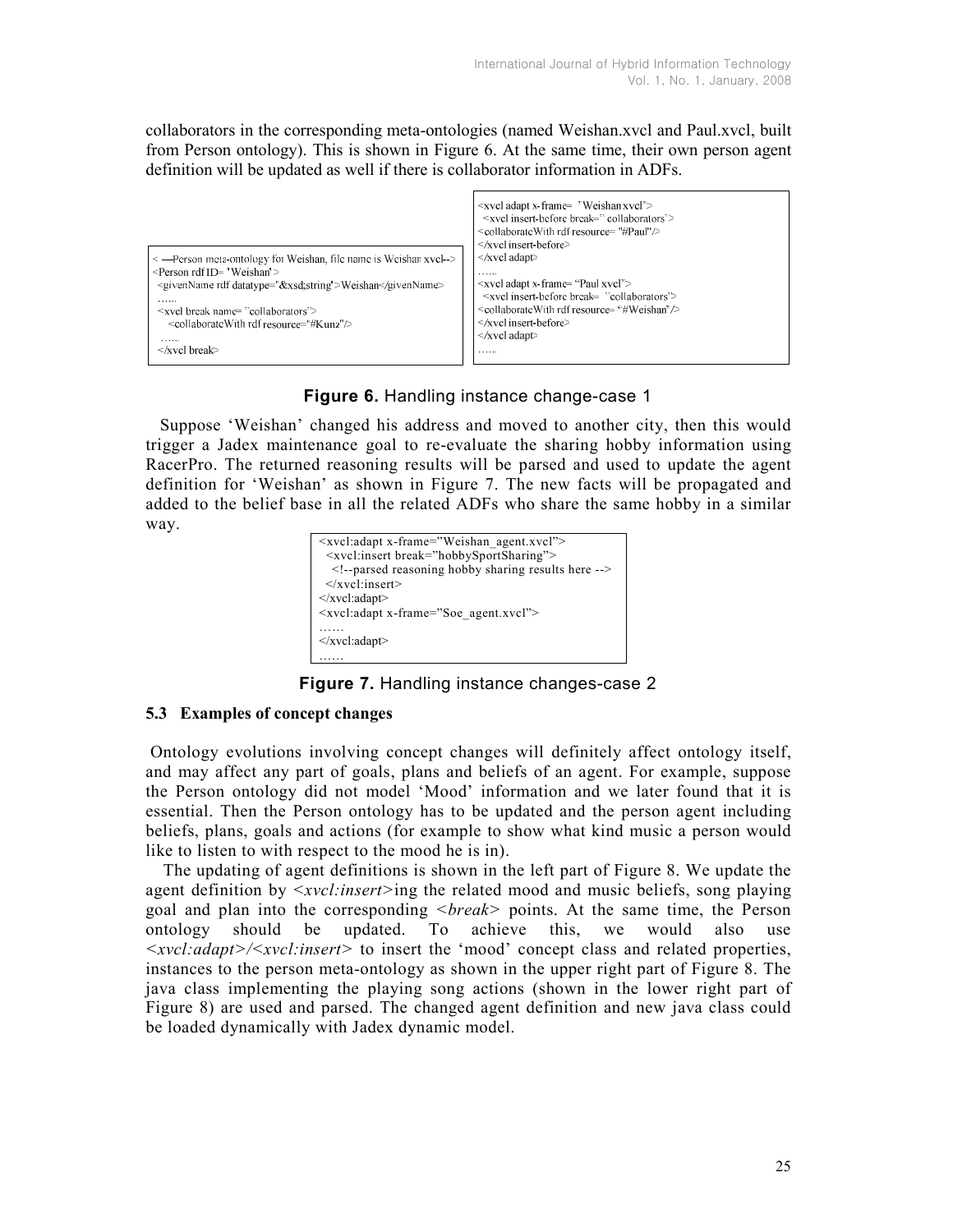International Journal of Hybrid Information Technology Vol. 1, No. 1, January, 2008

| <xvcl:adapt x-frame="Weishan agent.xvcl"></xvcl:adapt>                                                                                                                                                                                                                                                                                                                                                                        | $\leq$ !--update person meta-ontology -->                                 |
|-------------------------------------------------------------------------------------------------------------------------------------------------------------------------------------------------------------------------------------------------------------------------------------------------------------------------------------------------------------------------------------------------------------------------------|---------------------------------------------------------------------------|
|                                                                                                                                                                                                                                                                                                                                                                                                                               |                                                                           |
| <xvcl:insert break="newBelief"></xvcl:insert>                                                                                                                                                                                                                                                                                                                                                                                 | $\langle xvc \rangle$ : adapt x-frame="person_ontology.xvcl">             |
| <br>belief name="mood" class="String">                                                                                                                                                                                                                                                                                                                                                                                        | <xvcl:insert break="new concept"></xvcl:insert>                           |
| $<$ fact>"happy" $<$ /fact>                                                                                                                                                                                                                                                                                                                                                                                                   | $\leq$ owl:Class rdf:ID="Mood"/>                                          |
| $<$ /belief $>$                                                                                                                                                                                                                                                                                                                                                                                                               | <owl:objectproperty rdf:id="inMood"></owl:objectproperty>                 |
| <br>beliefset name="musicList" class="Music">                                                                                                                                                                                                                                                                                                                                                                                 | <rdfs:domain_rdf:resource="#person"></rdfs:domain_rdf:resource="#person"> |
| $\langle$ beliefset>                                                                                                                                                                                                                                                                                                                                                                                                          | <rdfs:range rdf:resource="#Mood"></rdfs:range>                            |
| $\langle$ xvcl:insert>                                                                                                                                                                                                                                                                                                                                                                                                        | $\le$ /owl:ObjectProperty>                                                |
| <xvcl:insert break="newgoal"></xvcl:insert>                                                                                                                                                                                                                                                                                                                                                                                   |                                                                           |
| $\epsilon$ = $\epsilon$ = $\epsilon$ = $\epsilon$ = $\epsilon$ = $\epsilon$ = $\epsilon$ = $\epsilon$ = $\epsilon$ = $\epsilon$ = $\epsilon$ = $\epsilon$ = $\epsilon$ = $\epsilon$ = $\epsilon$ = $\epsilon$ = $\epsilon$ = $\epsilon$ = $\epsilon$ = $\epsilon$ = $\epsilon$ = $\epsilon$ = $\epsilon$ = $\epsilon$ = $\epsilon$ = $\epsilon$ = $\epsilon$ = $\epsilon$ = $\epsilon$ = $\epsilon$ = $\epsilon$ = $\epsilon$ | $\langle$ xvcl:insert>                                                    |
| <parameter class="String" name="s name"></parameter>                                                                                                                                                                                                                                                                                                                                                                          | $\langle xvc \rangle$ :adapt $\langle$                                    |
| $\le$ /performgoal>                                                                                                                                                                                                                                                                                                                                                                                                           |                                                                           |
| $\langle$ xvcl:insert>                                                                                                                                                                                                                                                                                                                                                                                                        | $\leq$ !--play song according to the mood -->                             |
| <xvcl:insert break="newplan"></xvcl:insert>                                                                                                                                                                                                                                                                                                                                                                                   | public class PlaySongPlan extends jadex.runtime.Plan {                    |
| $\langle$ plan name="play">                                                                                                                                                                                                                                                                                                                                                                                                   | public PlaySongPlan() {}                                                  |
| <br>body>new PlaySongPlan()                                                                                                                                                                                                                                                                                                                                                                                                   |                                                                           |
| <trigger> <goal ref="playSong"></goal></trigger>                                                                                                                                                                                                                                                                                                                                                                              | public void body () { $play()$ ; }                                        |
|                                                                                                                                                                                                                                                                                                                                                                                                                               | public void close() $\{ \}$                                               |
| $\langle$ /plan $\rangle$                                                                                                                                                                                                                                                                                                                                                                                                     | public void play() $\{\}$                                                 |
| $\langle$ xvcl:insert>                                                                                                                                                                                                                                                                                                                                                                                                        |                                                                           |
| $\langle xvc : adapt \rangle$                                                                                                                                                                                                                                                                                                                                                                                                 |                                                                           |
|                                                                                                                                                                                                                                                                                                                                                                                                                               |                                                                           |
|                                                                                                                                                                                                                                                                                                                                                                                                                               |                                                                           |

Figure 8. Handling ontology evolution of adding concepts

#### 5.4 Discussion

The instance changes including property value changes are the main kinds of ontology evolution. For the existing ontology based middleware like COBRA and ACAI, instance changes usually will not affect those mapped java classes from ontologies. But concept changes will make them cannot function well or not usable at all as they could not be adapted easily to the needed changes, and the dependent artifacts could not be kept in a consistent state. We used the Frame based mapping mechanism which could keep the related artefacts in a consistent state.

According to Noy and Klein [14], there are 22 kinds of changes to an ontology during its evolution. The above meta-artefact based ontology evolution handling mechanism by applying the Frame enabled product line techniques could handle the identified ontology evolution in principle the same as shown in our examples.

 Researches on ontology evolution (e.g. [18][19]) mainly focus on keeping semantic consistent and developing comprehensive tool support. Some are also concentrated on ontology versioning. The product line based ontology evolution handling approach in PLIPerM is simple and practical, with the main focus on keeping not only ontologies themselves, but also all other artifacts evolving in a consistent manner, which can be used both in J2SE and J2ME environment. The Frame based configuration mechanisms make the ontology versioning unnecessary in PLIPerM.

## 6. Product line based configuration for enhanced BDI agents

 For software agents, there are a number of variants and commonalities. For example, an agent may or may not use BDI model; agents may use certain communication protocol for example FIPA Contract-Net; agent can use different content language for example OWL; and agent can be implemented with certain platform for example J2SE/J2ME, using different framework for example Jadex or JADE which are open source, or commercial ones for example JACK. This situation is illustrated in Figure 9 as a feature model [25].

 In the prototype implementation, we consider agents that negotiating appointments. The appointment can be generic, for example a sport appointment or a social event appointment.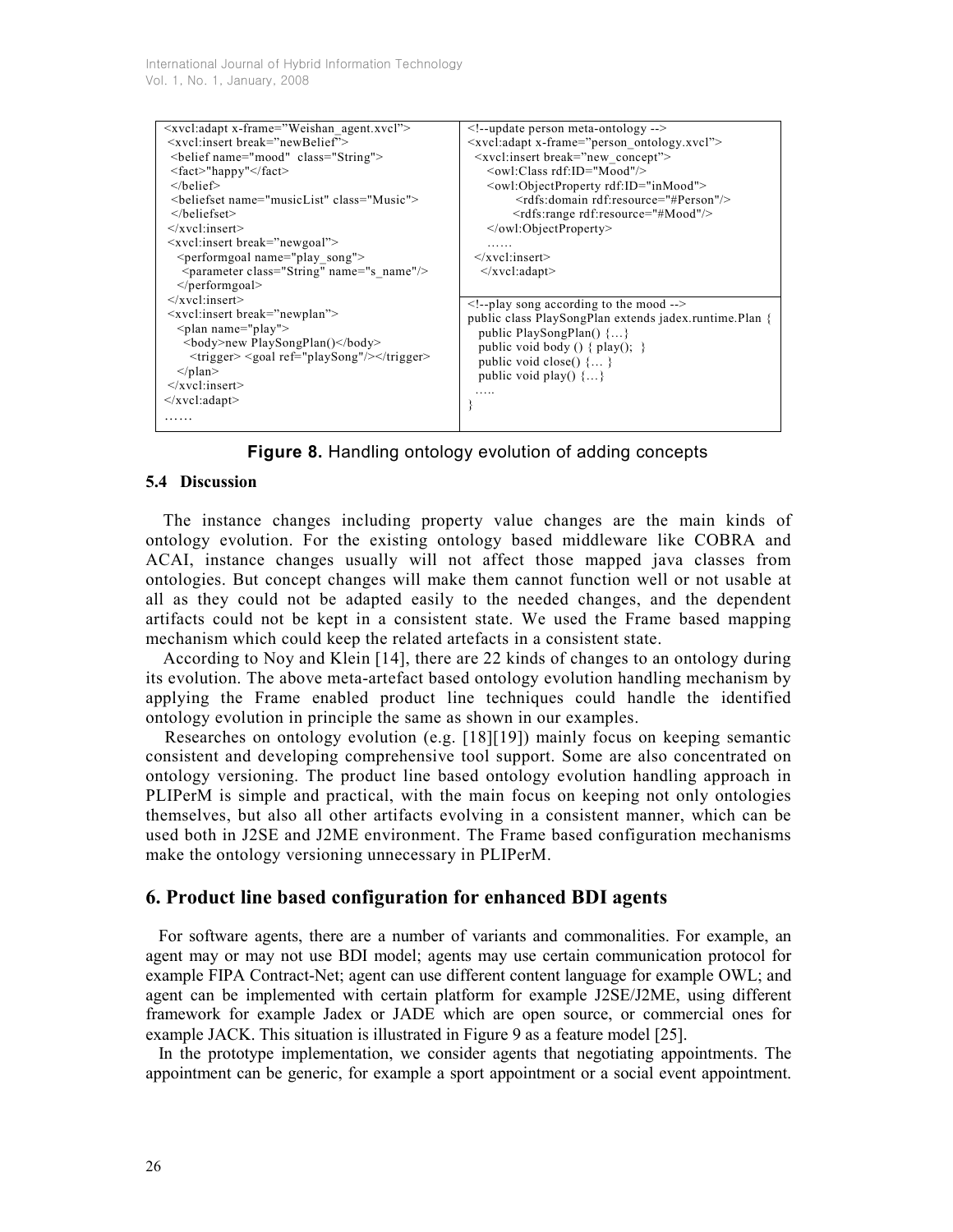For interaction protocol, FIPA Contract-Net is chosen, and the action plans can be either mobile plans or standard plans. Dynamic models are used in order to load updated agents in case there are changes in agent beliefs, goals and plans.



Figure 9. Feature model of agent configurations in pervasive middleware

 Now we define a generic agent capability meta-ADF that can be used for both mobile plan and standard plan as shown in Figure 10. If the meta-variable 'mobile' is defined, then the mobile plan is the option, or else the standard plan will be used.



Figure 10. Generic capability meta-ADF

Then the generic capability meta-ADF can be used to define an agent. As show in Figure 11 an agent is defined to use the mobile plan with  $\le$ xvcl:adapt>ing GenericPlan.xvcl (Figure 10). If standard plan needed, then simply removing the 'mobile' meta-variable definition will be the solution (i.e. deleting the second line in Figure 11). When compared to Figure 5, the agent definition is spitted into multiple small new meta-ADFs, which are more flexible and adaptable.



Figure 11. Example agent using mobile plan capability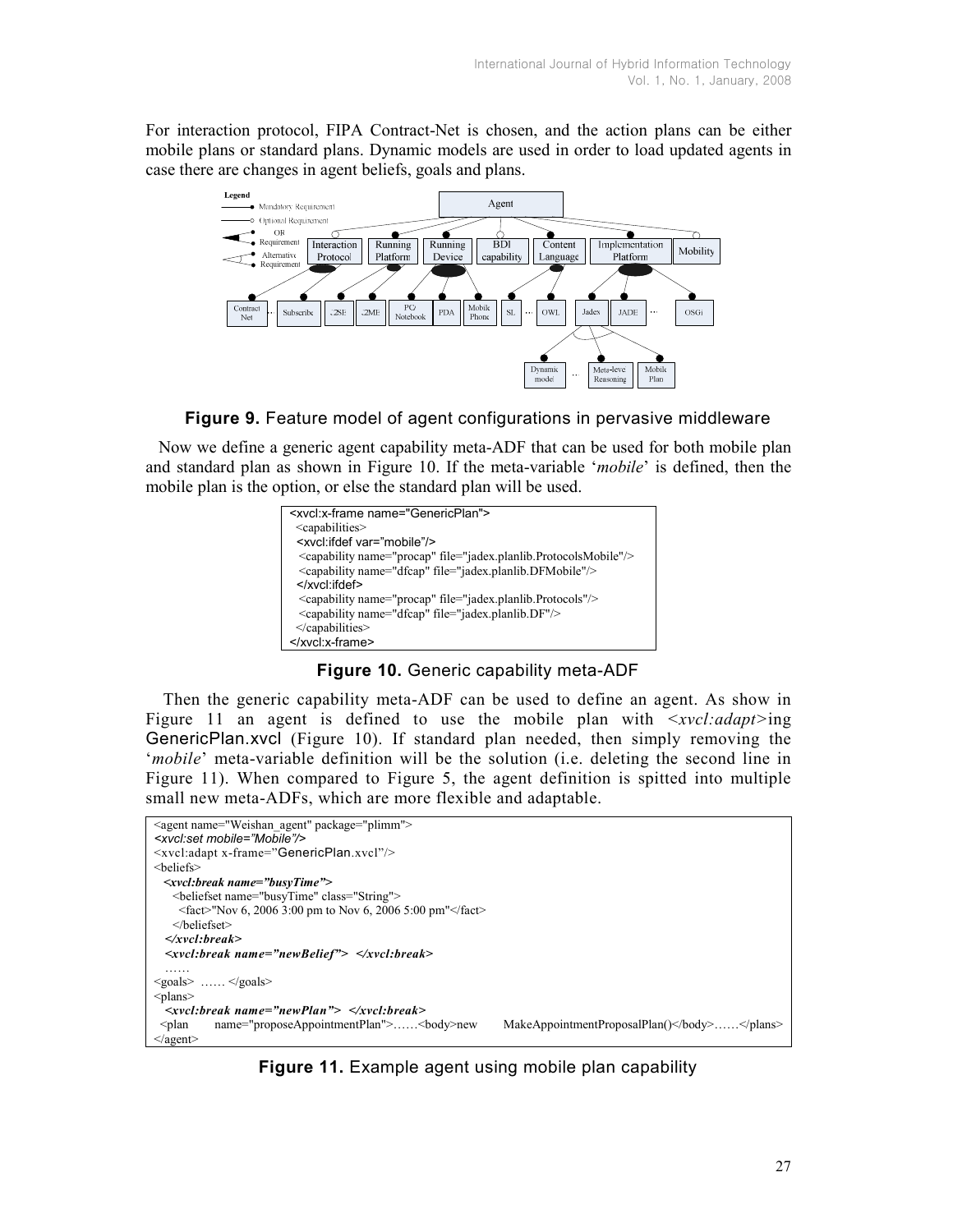In Jadex, the APIs for both mobile plan and standard plan are very similar. The code of standard plan is placed in the  $body()$  method, while the code of mobile plan goes into the action(IEvent) method. As FIPA Contract-net protocol is used for the negotiation of appointments, the control flow is the same for both mobile plan and standard plan. Taking all this into consideration, a generic making appointment proposal plan is implemented as shown in Figure 12.



## Figure 12. Generic making appointment proposal plan

 Again, the 'mobile' meta-variable serves as a control flag for standard plan and mobile plan. In this way, a fine granularity of configuration of agents, and also other textual artifacts, can be achieved for different customizations and situations.

 Please note that in this paper, no specialized optimizations and customizations are discussed as they are our future work. In principle, they can be treated as variants on the meta-artefacts, which can be handled in the way as how ontology handled and used in this paper. Currently the runtime dynamic adaption and configuration depend on the capabilities provided by Jadex dynamic model and possibly from OSGi framework [26].

# 7. Conclusions and future work

 Pervasive computing system is becoming complex, and pervasive middleware requires a better paradigm and architecture techniques. The current pervasive middleware has a monolithic structure and works in a 'one-size-fits-all' manner which lacks the flexibility for customization and adaptation to different situations. The combination of product line technology with pervasive middleware, especially the combination with the intelligent pervasive middleware, is not yet fully explored, and pervasive middleware could benefit from product line technology.

In PLIPerM, Frame technology (XVCL especially) is used as the supporting product line technology. An enhanced intelligent agent is the basic building block of the pervasive middleware running on a service oriented environment. A meta-ontology based ontology management and aggregation approach is applied to facilitate the usage of ontology. With the support of XVCL, the Frame based product line techniques can help to aggregate all the related context ontologies, and are used to handle ontology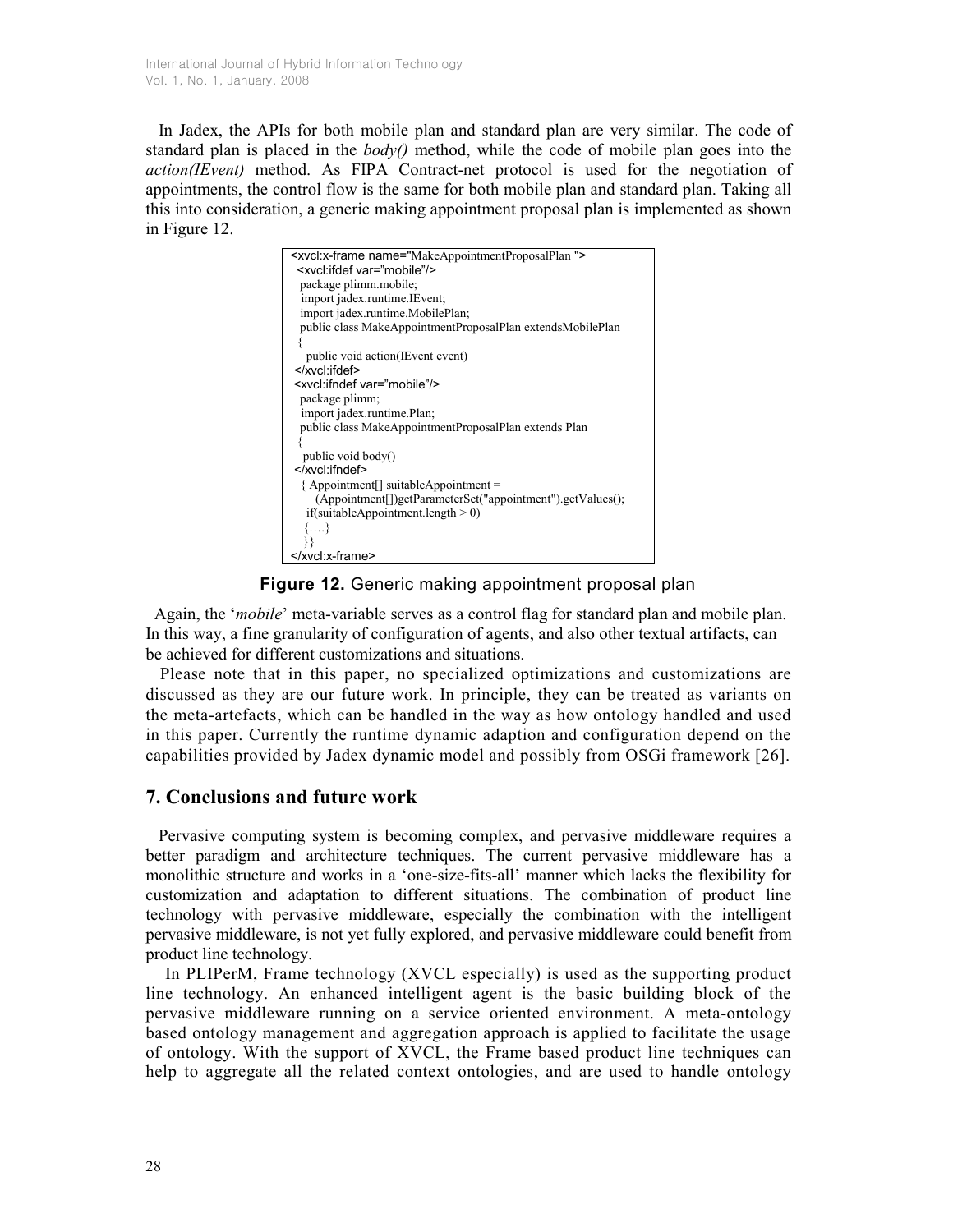evolution, propagate the required changes to all the affected artifacts, e.g. agent beliefs/plans/goals, which are managed also at the meta level in order to cope with possible evolutions, and facilitating specialized customization, optimization and adaptation for different situation and domains. Then these changed intelligent agents could be loaded dynamically to provide adaptation for different purpose. In this respect, we rely on the capability provided by Jadex at present stage.

 To make the user-centered pervasive computing a reality, the supporting infrastructure must be intelligent enough in order to timely, smartly and accurately react to context changes and prepare services accordingly. In PLIPerM, the power of BDI practical reasoning and OWL ontologies theoretical reasoning are combined in order to improve the intelligence of mobile middleware. In this approach, belief sets are enriched with the results of OWL ontology reasoning, where some beliefs cannot be obtained directly or explicitly. In this way, we enhanced the Jadex agent by adding logic reasoning capabilities indirectly to its beliefs.

 We are continuing the implementation of the enhanced BDI agents, and especially those agents based on the J2ME version of Jadex. At the same time, the enhanced agents based on OSGi technology are planned, which could make the integration with outside service provider easier. The possibility of using Distributed Description Logics (DDL) [27] is investigated as DDL seems to be closer to the distributed meta-ontologies used in our approach. The performance measurements and optimizations for different situations will be reported when the first full version of the product line is ready.

## 8. Acknowledgement

The research reported in this paper has been supported by the Hydra EU project (IST-2005-034891). We thank Lars Braubach and Alexander Pokahr from University of Hamburg for the support of Jadex. We also thank Racer Systems GmbH & Co. KG for the education license for Racer Pro.

## References

- [1] Web Ontology Language (OWL) homepage. http://www.w3.org/2004/OWL/. 2007-4-23
- [2] W. Zhang, T. Kunz and K. M. Hansen. Product Line Enabled Intelligent Mobile Middleware. Proc. of the Twelfth IEEE International Conference on Engineering of Complex Computer Systems (ICECCS 2007). Auckland, N.Z. July, 2007. pp. 148-157
- [3] S. Apel and K. Böhm. Towards the Development of Ubiquitous Middleware Product Lines. Software Engineering and Middleware: 4th International Workshop, SEM 2004, Linz, Austria, Sep, 2004.
- [4] W. Gilani, N. H. Naqvi, O. Spinczyk. On adaptable middleware product lines. Proceedings of the 3rd workshop on Adaptive and reflective middleware, Toronto. pp. 207-213, Oct. 2004.
- [5] Definition of BDI software agent. http://en.wikipedia.org/wiki/BDI\_software\_agent. 2007-6-1
- [6] P.G. Bassett. Framing Software Reuse. Yourdon Press, Prentice-Hall, 1996
- [7] XVCL method and tool. http://xvcl.comp.nus.edu.sg. 2007-6-2
- [8] P. Bellavista, A. Corradi, C. Stefanelli. Mobile Agent Middleware to Support Mobile Computing IEEE Computer, Vol. 34, No. 3, pages 73-81, March 2001.
- [9] M. Khedr, A. Karmouch ACAI: Agent-Based Context-aware Infrastructure for Spontaneous Applications. Journal of Network & Computer Applications, Volume 28, Issue 1, pp. 19-44. 2005
- [10] T. Gu, H. K. Pung, D. Q. Zhang. A Service-Oriented Middleware for Building Context-Aware Services. Elsevier Journal of Network and Computer Applications (JNCA), Vol. 28, Issue 1, pp. 1-18, January 2005
- [11] N. Loughran, A. Rashid, W. Zhang and S. Jarzabek. Supporting Product Line Evolution with Framed Aspects. Third AOSD Workshop on Aspects, Components, and Patterns for Infrastructure Software (ACP4IS04), Lancaster, UK. Mar. 2004 PP. 15-19